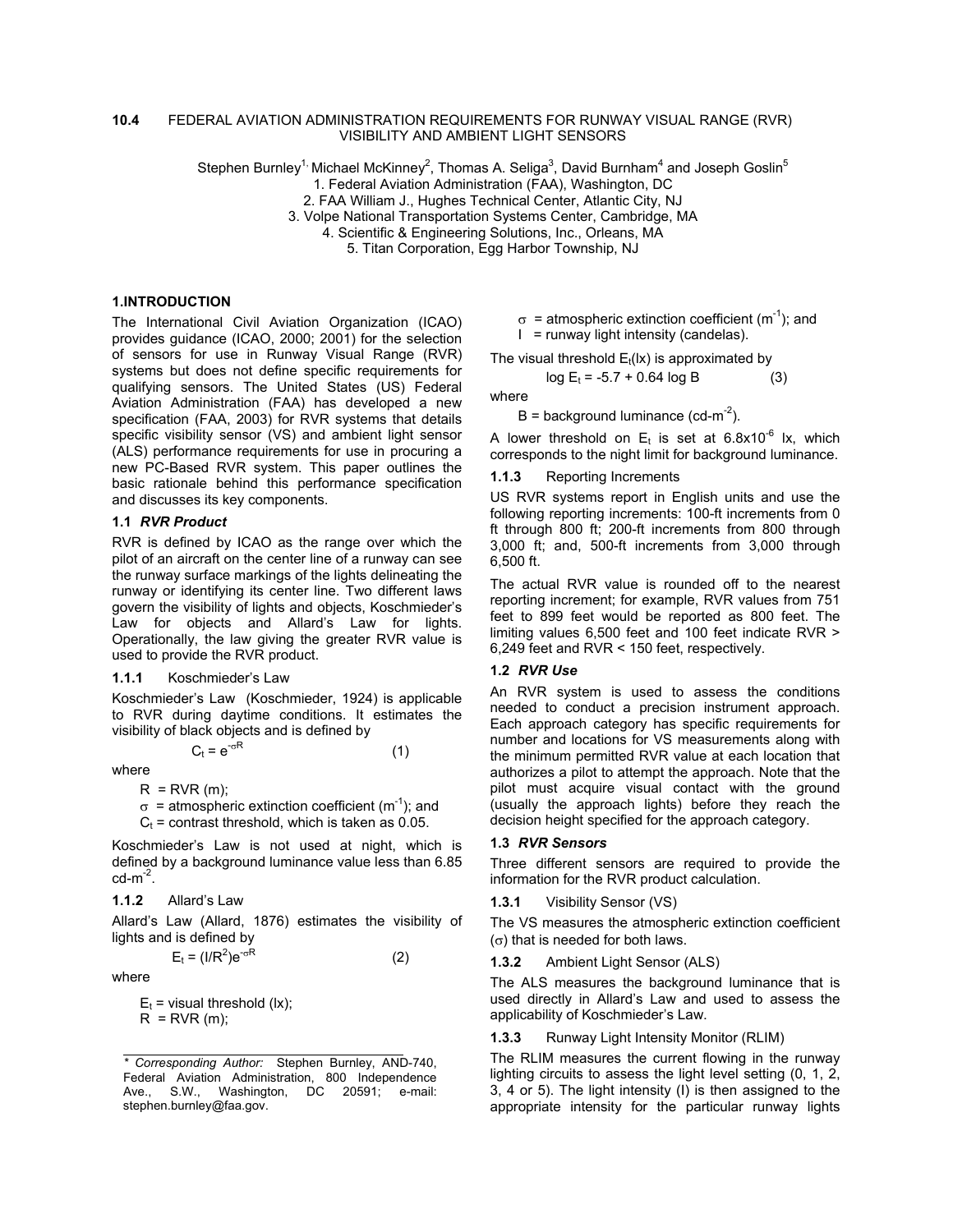(edge or centerline). Measuring the actual current protects against reporting light-based RVR values when the lights are not operating.

# **1.4** *Timing*

The RVR product must respond quickly to changes in RVR conditions. This implies:

- 1. The RVR product is based on running 60-s averages of  $σ$  and B and the instantaneous runway light intensity.
- 2. The product must be updated every 15-s or more frequently.
- 3. Any sensor time constants must be short enough that no more than 10% of the measurements included in a 60-s average come from the previous minute.

### **2. BACKGROUND**

### **2.1** *History*

Forward scattermeters were originally developed by the US Air Force (Muench et al., 1974). By the mid-1980's, forward scattermeter technology had advanced to the point where the FAA decided to specify a forward scattermeter as the visibility sensor (VS) for the New Generation RVR (NGRVR) system. This decision was prompted by two considerations related to use of the prior US transmissometer system (Tasker Model 500):

- 1. Its sensitivity to window contamination required extensive window cleaning; and
- 2. It required two baselines (40 and 250 feet) to cover the full RVR dynamic range. The short baseline was found to have large forward-scatter errors and was difficult to align.

A forward scattermeter has much less sensitivity to window contamination and can cover the entire RVR range with a single instrument. Additionally, transmissometers can be recalibrated on any clear day, while scattermeters must derive their basic calibration from comparisons to reference transmissometers. Fortunately, a scattering device that simulates scattering from fog of a particular density can be used as a reliable secondary standard to transfer the calibration from transmissometer-calibrated scattermeter units to scattermeters for deployment and operation of scattermeters at airports.

Previous FAA qualification testing (Burnham et al., 1997; 2000) and extensive experience with the NGRVR system provided the basis for the development of the PC-Based RVR System.

### **2.2** *Accuracy Targets*

Because RVR is derived from the values of three independent parameters ( $\sigma$ , B and I), its overall accuracy must be translated into accuracy requirements for each of the measurement of these parameters. The calculated RVR is most sensitive to  $\sigma$  errors and much less sensitive to B and I errors. Consequently, the tolerances and verification requirements are much more stringent for the VS.

#### **2.2.1**  Visibility Sensors

The FAA VS accuracy requirement is based on actual test results and inherently includes consideration of the errors associated with the reference transmissometers. The accuracy targets are set at 10% for systematic errors that can bias RVR values and 15% (standard deviation) for random errors. The random errors are tested at the 90% confidence level.

#### **2.2.2**  Ambient Light Sensors

The ALS measures the luminance of the northern sky with a 6-degree field of view aimed 6 degrees above the horizon. This orientation avoids viewing the sun in the northern hemisphere below the Arctic Circle and attempts to give a reasonably representative value for all landing directions. Since RVR is relatively insensitive to background luminance, this orientation requirement suffices over attempting to measure background luminance along the pilot's view. The FAA ALS accuracy requirements are intended to fall well within the state of the art. Thus, the systematic error limits are relaxed to 20%, and no random error limit is set.

#### **2.2.3 Tradeoffs**

Because RVR measurements are intended to assure that RVR values are at or above the minimum value for a particular precision instrument landing operation, positive and negative RVR errors are not equally significant. Reporting an RVR value greater than actual can reduce safety because approaches will be attempted that might (a) have lower chance for success or (b) challenge the pilot's capability of remaining on the runway. Reporting an RVR value less than actual will not affect operations unless the error reduces the RVR below the minimum value for the category of operation, in which case the approach will not be allowed (ICAO, 2000, Sect. 5.5.4). On the other hand, not reporting RVR at all because the reported value would be below the actual value by more than the normal tolerance will normally require shutting down the runway unless some other source of RVR estimate is available. The specification therefore relaxes the accuracy requirements under short-term severe conditions (such as excessive window contamination) as long as the reported RVR would be lower than actual (i.e., σ or B greater than actual). Note that, significant uncorrected window contamination or blockage yields the opposite effect, namely, producing values of  $\sigma$  or B less than actual, which is unacceptable and thus must be detectable to avoid overestimating RVR.

### **3. VS REQUIREMENTS**

### **3.1** *General Considerations*

To give valid measurements, the VS scattering volume must be representative of the free atmosphere. Consequently, the scattering volume must not experience significant shadowing by sensor heads or mounts and must not be significantly heated by sensor heat sources.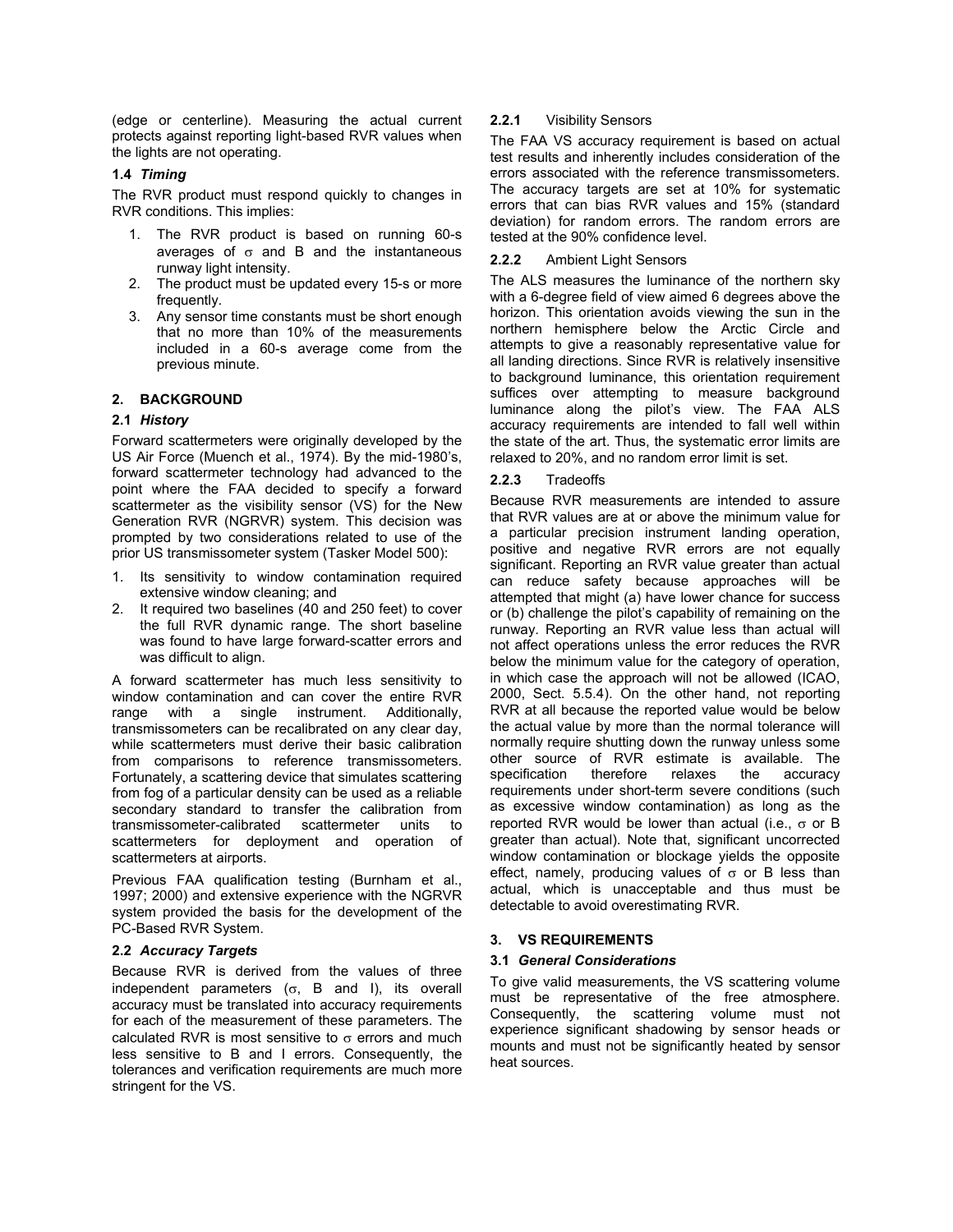# **3.2** *VS Operating Range*

To cover the RVR range of 100 to 6,500 ft, the VS must measure extinction coefficients from 1.0 to 300 km<sup>-1</sup> with a resolution of  $0.01 \text{ km}^{-1}$  or  $1\%$ , whichever is greater. The VS should spend at least 75% of the time measuring the extinction coefficient, and, at the highest extinction coefficient values, the measurements must be corrected for beam attenuation inside the sensor.

## **3.3** *VS Accuracy*

#### **3.3.1**  Transmissometer Comparisons

RVR values are most significant for operational values below 3,000 ft, as indicated by the 200-ft reporting increments in Sect. 1.1.3. The VS accuracy tests are applied only to extinction coefficients greater than 3.0  $km^{-1}$ , which corresponds to a Koschmieder daytime RVR of ~3,000 ft.

Comparisons with reference transmissometers are done during homogeneous conditions in order to ensure representativeness of the measurements among sensor types. The 10% homogeneity requirement can be satisfied by either examining the time variability of a single reference transmissometer or by comparing two crossed transmissometers. When using a single transmissometer, the Taylor hypothesis (Taylor, 1937) is invoked, that is, time-stationarity of the measurements within certain tolerances is equated to spatial stationarity between the transmissometer and nearby sensors being calibrated. When two transmissometers are used, the average of their readings is taken as the reference extinction coefficient, provided the two transmissometers satisfy a homogeneity requirement. The two-transmissometer approach also reduces the possibility that systematic error might affect the transmissometer measurements.

The VS random error limit of 15% standard deviation is evaluated at the 90% confidence level. In other words, for 90% of the valid measurements with  $\sigma > 3.0$  km<sup>-1</sup>, the extinction coefficient ratio of test to reference must lie between 0.75 and 1.25. In addition, the number of outliers is limited by the requirement that less than 0.2% of the ratios are less than 0.5 or greater than 2.0. The random error limit must be satisfied for both fog and snow.

#### **3.3.2**  Offsets

Electronic offsets can arise when portions of the VS transmitter signal leaks into the VS receiver electronics and produces unwanted responses. Such offsets are detected with the sensor heads blocked and must be less than  $\pm 0.2$  km<sup>-1</sup>.

Optical offsets can occur when VS transmitted light reaches the receiver after inadvertent scatter off nearby surfaces. These offsets can be determined on a clear day. Total offsets, including both optical and electronic, must be less than  $\pm 0.3$  km<sup>-1</sup>.

These offset requirements are intended to be applied on a long-term basis. Transient optical offsets are also possible and can affect other accuracy requirements, especially those involving snow. Snow sticking on sensor hoods or melting and forming icicles can generate optical offsets. Such occurrences are to be avoided.

#### **3.3.3**  Calibration Consistency

A 10% calibration consistency requirement is distributed between variations introduced by different calibration devices (3%) and variations associated with manufacturing tolerances of the VS units (7%).

### *Calibrator-to-Calibrator*

The calibration of each VS must vary by less than  $\pm 3\%$ for different calibration devices. This is to ensure that operational performance throughout the National Airspace System has a common standard.

### *Unit-to-Unit*

The fog response of various VS units must vary by less than  $\pm 7\%$  when calibrated by the same calibration device. This consistency must be maintained over the entire VS production run.

The scattering properties of the calibration device can be significantly different from those of fog, since volume scattering of fog and snow is very different from plane scattering from a flat plate-type calibration device. Consequently, the unit-to-unit variability in the scattermeter fog response depends upon two considerations:

- 1. The sensitivity of the ratio between fog scattering and calibration device scattering on the exact scattering geometry, and
- 2. The unit-to-unit consistency of the scattering geometry.

The first consideration can be mitigated by careful design. The second can be mitigated by tight manufacturing tolerances.

#### **3.3.4**  Fog-Snow

The most important obstructions to vision for RVR are fog and snow. The median VS response to fog and snow relative to transmissometer measurements must agree to within  $\pm 10\%$ . The specification does not directly address other obstructions to vision such as dust or smoke that can reduce visibility within the RVR range.

The angular distribution of light scattering from fog and snow is quite different. Fog scattering is strongly peaked in the forward direction while scatter from snow is more uniform in all directions. Thus, at some scattering angle the two obstructions to vision will have the same amount of scattering (relative to the extinction coefficient that is equal to the sum of the absorption coefficient and the scattering coefficient integrated over all scattering angles). For the NGRVR forward scattermeter equal response is given by a nominal, beam-center scattering angle of  $42^{\circ}$  (Burnham et al., 1997). Note that the correct angle for equal fog and snow response will depend upon the beam width of the scattering volume. Because the fog scattering is greater for smaller scattering angles, the intensity-weighted, mean scattering angle in fog will be less than the beam-center scattering angle.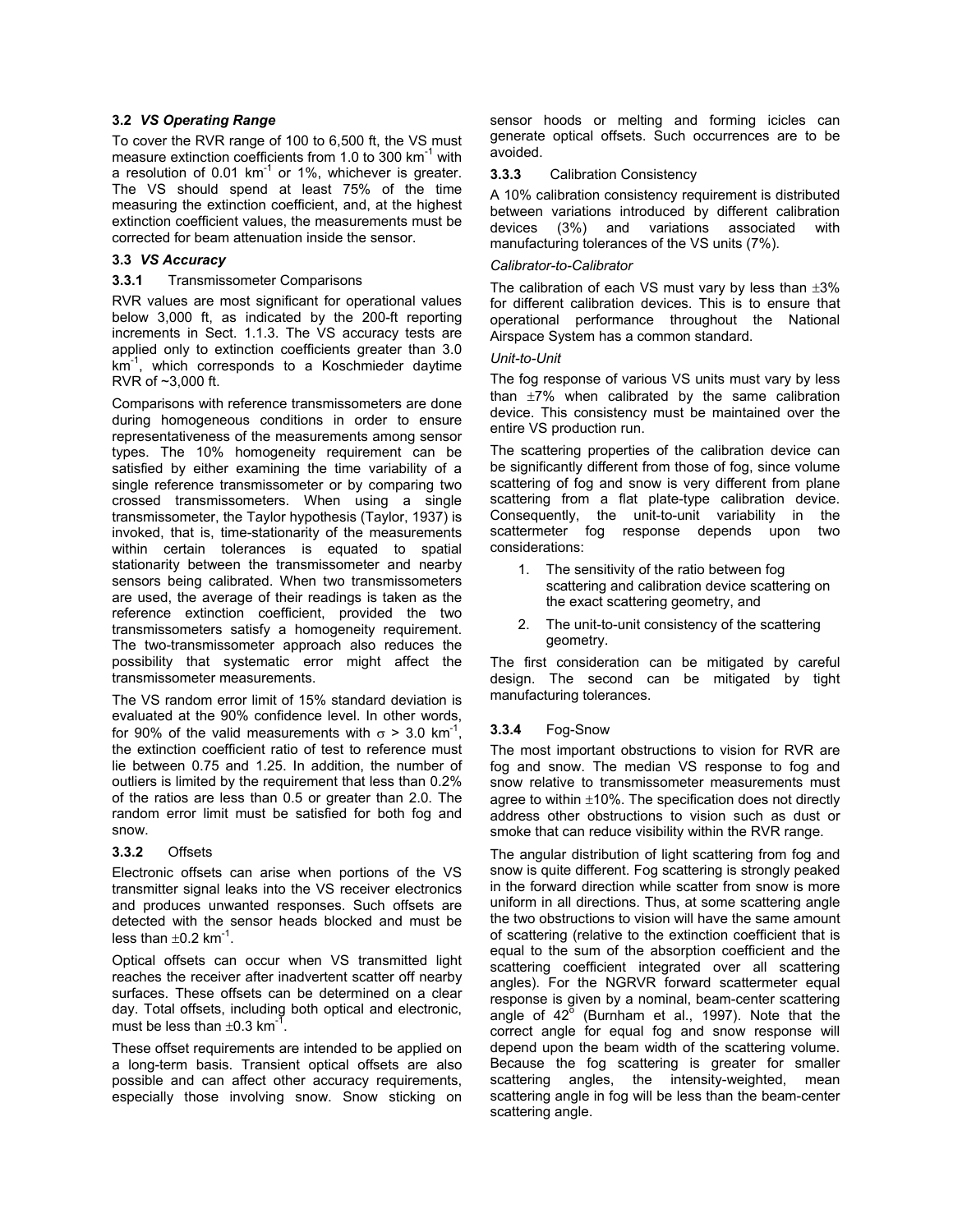# **3.4** *VS Calibration*

The specification requires that calibration of the VS be traceable to visibility measurements obtained from transmissometers. This ensures that the sensors can meet the performance standards and that the calibration device produces results that are comparable with actual visibility conditions to within the prescribed accuracy.

#### **3.4.1**  Audit Trail

A well-defined procedure must be used to derive the extinction coefficient value on each calibration device from VS comparisons with reference transmissometers.

#### **3.4.2**  Computer Guidance

Use of the calibration device during field calibration must be guided by the VS processor and must include validation steps that will prevent operator error. Further, all electromagnetic interference requirements must be met during calibration to assure a valid calibration.

### **3.5** *Geometry Check*

Because the scattering geometry of a forward scattermeter can be changed accidentally after leaving the factory, a geometry check device must be provided to quickly verify the scattering geometry of fielded forward scattermeters. This device must be sensitive to geometry errors that can lead to fog response outside the ±7% error limits in Sect. 3.3.3.

# **4. ALS REQUIREMENTS**

### **4.1** *ALS Range*

The ALS must measure background luminance from 0.5 to 10,000 fL with a resolution of 0.5 fL or 5% of the measurement, whichever is greater. The ALS should spend at least 75% of the time measuring the background luminance.

### **4.2** *ALS Accuracy*

The accuracy of the ALS measurement at or above 2 fL shall be  $\pm 20\%$ .

# **5. WINDOW REQUIREMENTS**

Similar window requirements apply for both the VS and ALS.

### **5.1** *Snow Clogging*

One critical VS or ALS failure mode is when a window becomes clogged with snow. Under this condition, the resulting RVR value can be much greater than actual. Whenever clogging occurs, the condition must be detected and the data invalidated. However, the VS and ALS must operate satisfactorily during most snowstorms. The RVR system must not be the initial reason for closing a runway or airport because of snow.

A look-down scattering geometry (Burnham et al., 1997) can facilitate keeping VS windows clear of snow, if suitable hoods and heaters are provided. The ALS must view the northern sky and hence cannot benefit from a look-down geometry. Hoods and heaters are also employed to reduce the possibility of clogging in the ALS.

# **5.2** *90-Day Drift*

The expected minimum periodic maintenance cycle for cleaning and/or recalibration of VS and ALS windows is 90 days. Thus, the VS fog response can drift no more than 10% in 90 days, and the ALS fog response can drift no more than 20% in 90 days.

## **5.3** *Window Contamination Correction*

Successful VS and ALS designs usually use window contamination measurements to detect snow clogging and compensate for the buildup of dirt. The development of the NGRVR (Burnham et al., 1997) revealed that water droplets and dirt on sensor windows have different scattering and attenuation properties and must be accounted for by a window contamination correction algorithm.

# **6. GENERAL SYSTEM REQUIREMENTS**

# **6.1** *Power*

Sensors must operate on standard AC commercial power. They must also restart automatically when power is restored after a power failure.

Battery backup is required for four hours of uninterruptible operation after a power outage. Heaters need not operate from battery backup.

### **6.2** *Self Checks*

Sensors must be designed with built-in self-check capabilities. The first use for this capability is to verify proper sensor operation. Hard alarms are issued when a checked parameter is outside permitted tolerances and the sensor's data are flagged invalid. When a checked parameter is approaching the hard alarm limit, a soft alarm is issued to alert maintenance personnel for possible action.

### **6.3** *Maintenance*

The FAA requires a minimum of 90 days between required periodic maintenance. Otherwise, system selfcheck information, including performance of VS and ALS components, must determine if corrective, unscheduled maintenance is required. The sensors should monitor themselves and, if necessary, alarms should be reported and data invalidated. Guidance must be provided on defective operation and whether any least replaceable unit(s) (LRU) must be replaced.

### **6.4** *Environmental*

Standard FAA requirements must be met for outdoor operation and electromagnetic compatibility.

### **7. ACKNOWLEDGEMENTS**

This work was supported by the Federal Aviation Administration Office of Navigation Services.

### **8. REFERENCES**

Allard, E., 1876: Memoire sur L'intensite et la Portee des Phares, Paris, Dunod.

Burnham, D. C., E. A. Spitzer, T. C. Carty, and D. B. Lucas, 1997: United States experience using forward scattermeters for runway visual range. Rept. No.